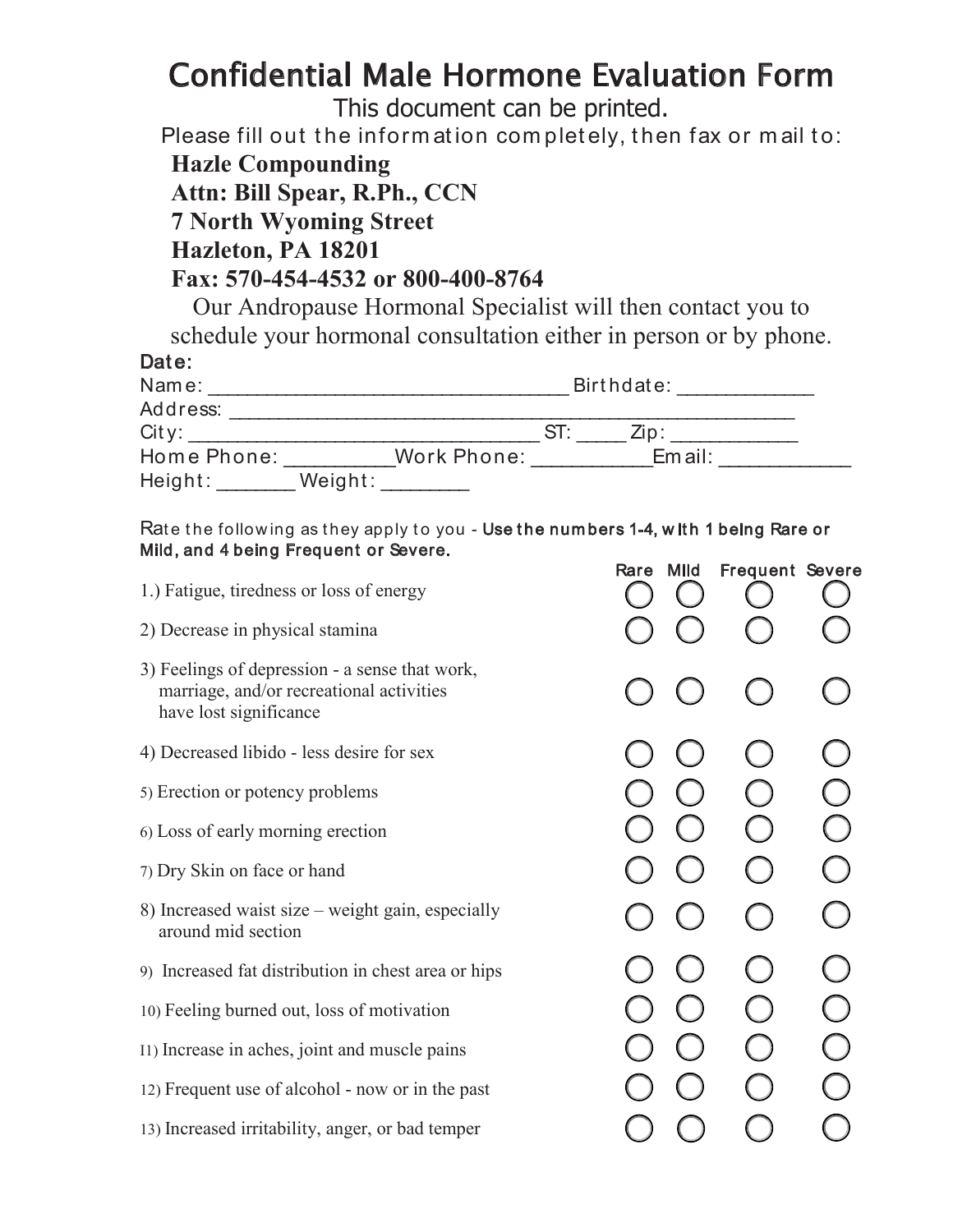| 15) The age you are; ________ The age you feel: ________ |     |                           |            |
|----------------------------------------------------------|-----|---------------------------|------------|
| Do you experience any of the following?                  | Yes | $\underline{\mathrm{No}}$ | Sometimes  |
| 1. indigestion, gas heartburn, cramping                  |     |                           |            |
| 2. poor appetite, nausea, heartburn                      |     |                           |            |
| 3. constipation or diarrhea                              |     |                           | $\bigcirc$ |
| 4. diet changes for bowel integrity                      |     |                           | $\bigcirc$ |
| 5. crave sweets                                          |     |                           | $\bigcirc$ |
| 6. allergies – food or environmental                     |     |                           | $\bigcirc$ |
| 7. muscle/joint cramping or soreness                     |     |                           | $\bigcirc$ |
| 8. eyes sensitive to bright light, stress                |     |                           | $\bigcirc$ |
| 9. flashes, sparks or floaters in eyes                   |     |                           | $\bigcirc$ |
| 10. headaches                                            |     |                           | $\bigcirc$ |
| 11. poor circulation, hands, feet                        |     |                           | $\bigcirc$ |
| 12. toxic metal exposure - work/living                   |     |                           | $\bigcirc$ |
| 13. emotional stress, anxiety, depression                |     |                           |            |
| 14. parasitic or bacterial infections                    |     |                           |            |
| 15. special or vegetarian diet                           |     |                           |            |
| 16. fatigue                                              |     |                           |            |
| Have you ever been treated for Prostate Cancer?          | Yes | No                        |            |

 $\bigcirc$ 

 $\begin{matrix} 0 & 0 & 0 \end{matrix}$ 

| Did any medical professional ever suggest that you may have symptoms of |               |              |  |
|-------------------------------------------------------------------------|---------------|--------------|--|
| prostate enlargement?                                                   | Yes $\bigcap$ | $\sqrt{N_0}$ |  |